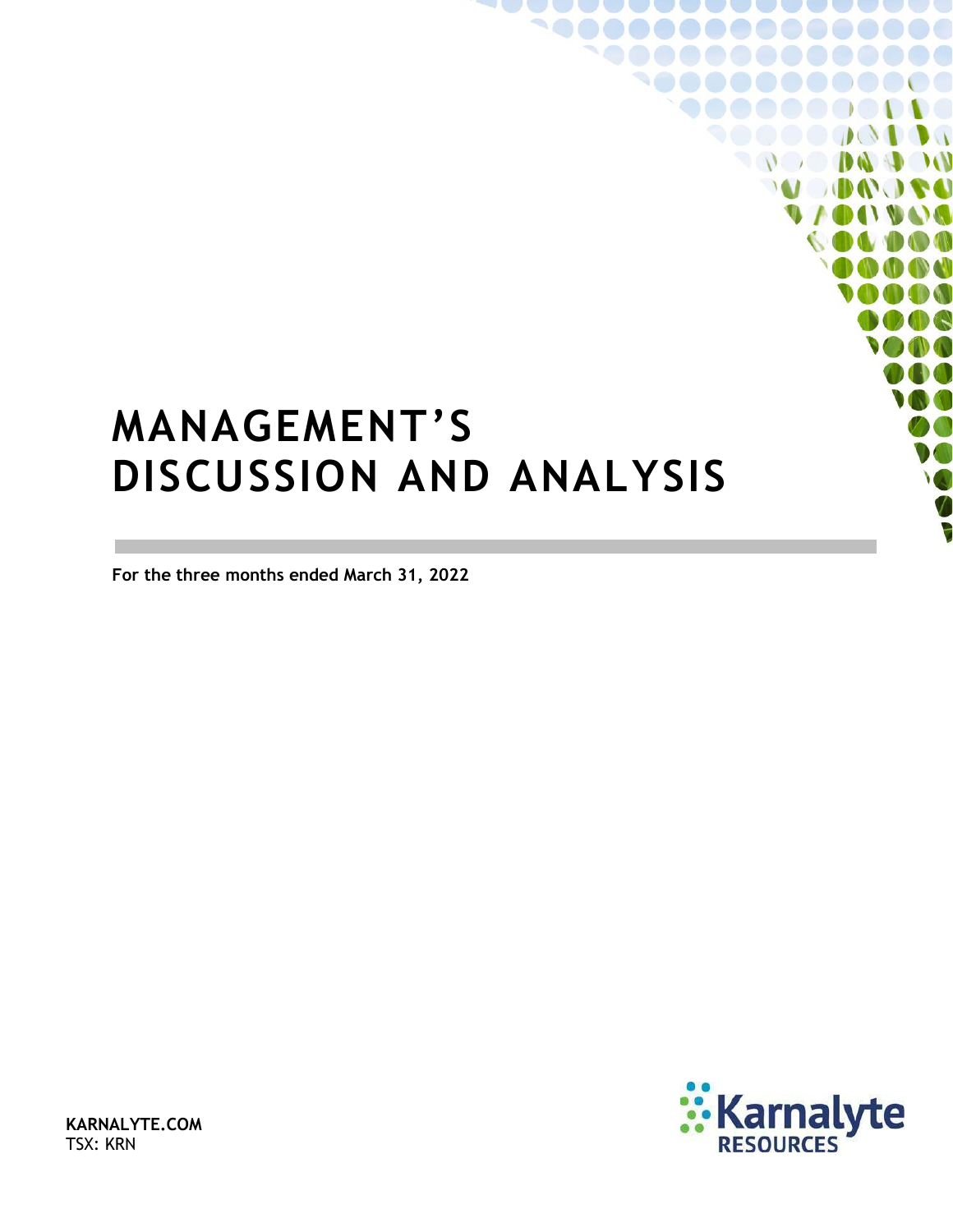# **TABLE OF CONTENTS**

1000000000000 **900000000000** 9000000000 **DO DO DO POO MODUOL** 

00000 10000  $0000$ TOOO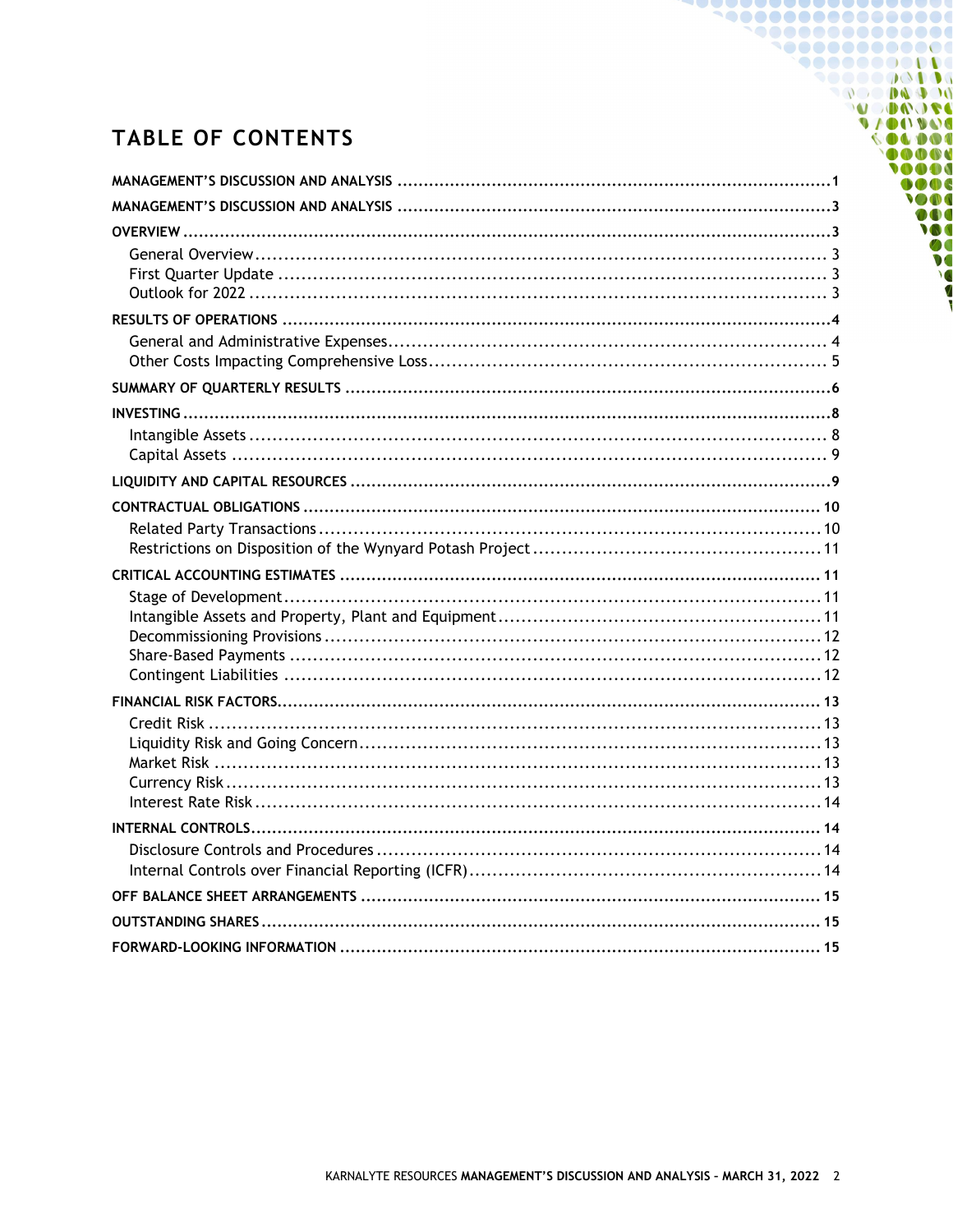# <span id="page-2-0"></span>**MANAGEMENT'S DISCUSSION AND ANALYSIS**

This Management's Discussion and Analysis (**"MD&A")** is intended to provide a summary of the operational and financial results of Karnalyte Resources Inc. (**"Karnalyte"** or the **"Company")** for the three months ended March 31, 2022 and 2021. This MD&A should be read in conjunction with the condensed unaudited interim financial statements of the Company and the related notes thereto for the three months ended March 31, 2022. This commentary is dated May 10, 2022. The financial statements have been prepared in accordance with International Accounting Standard 34, Interim Financial Statements and should be read in conjunction with the year-end December 31, 2021 audited financial statements. These documents, the Annual Information Form dated March 28, 2022, and additional information about the Company are available on SEDAR at www.sedar.com. Some of the statements made herein contain forward-looking information and accordingly please refer to the "Forward-Looking Information" section at the end of the MD&A.

**`@@@@@@@@@@@@@@ `@@@@@@@@@@@ 90000000000** ◥◓◓◓◓◓◶◔▮◑◑ **COMPANY MODO DE UACIDAL** OLDOC **Co Co Co al MAGA** DOC **SOO** DOO **M** Ø  $\bullet$ 

### <span id="page-2-1"></span>**OVERVIEW**

#### <span id="page-2-2"></span>**GENERAL OVERVIEW**

Karnalyte was incorporated under the Business Corporations Act (Alberta) on November 16, 2007 and is a Saskatchewan-headquartered company focused on the development of potash and magnesium operations in Saskatchewan. The Company's potash project in Wynyard, Saskatchewan (the **"Wynyard Potash Project"**) is a proposed 2.125 million tonnes per year (**"TPY")** potash mine utilizing conventional solution mining methods for potash production. The Company proposes to develop the Wynyard Potash Project in three phases using a modular approach, with a first phase **("Phase I"**) consisting of a potash production facility capable of producing 625,000 TPY of potash, increasing to 1,375,000 TPY of potash in the second phase, and ultimately to 2,125,000 TPY of potash in the third phase.

#### <span id="page-2-3"></span>**FIRST QUARTER UPDATE**

During the first quarter of 2022, the Company was focused on the update to its NI 43-101 compliant technical report. As previously announced, Wood PLC, a leading global consulting and engineering company has been engaged as independent lead author of the update. More recently, the Company engaged industry leading solution mining and engineering firm ERCOSPLAN ingenieurgesellschaft Geotechnik und Bergbau mbH ("**ERCOSPLAN**") to assist with the project including the update of the mineral resource estimation and the mine plan for brine field development as the basis for the mineral reserve estimate.

The Company also continued to consider and discuss with investment bankers and others options to raise capital. Options being considered include: a private placement, a short form prospectus offering and/or a rights offering. Updates on the Company's efforts to raise capital will be made when appropriate.

#### <span id="page-2-4"></span>**OUTLOOK FOR 2022**

During the second quarter of 2022, the Company plans to complete the update to its NI 43-101 technical report and complete the raising of interim capital.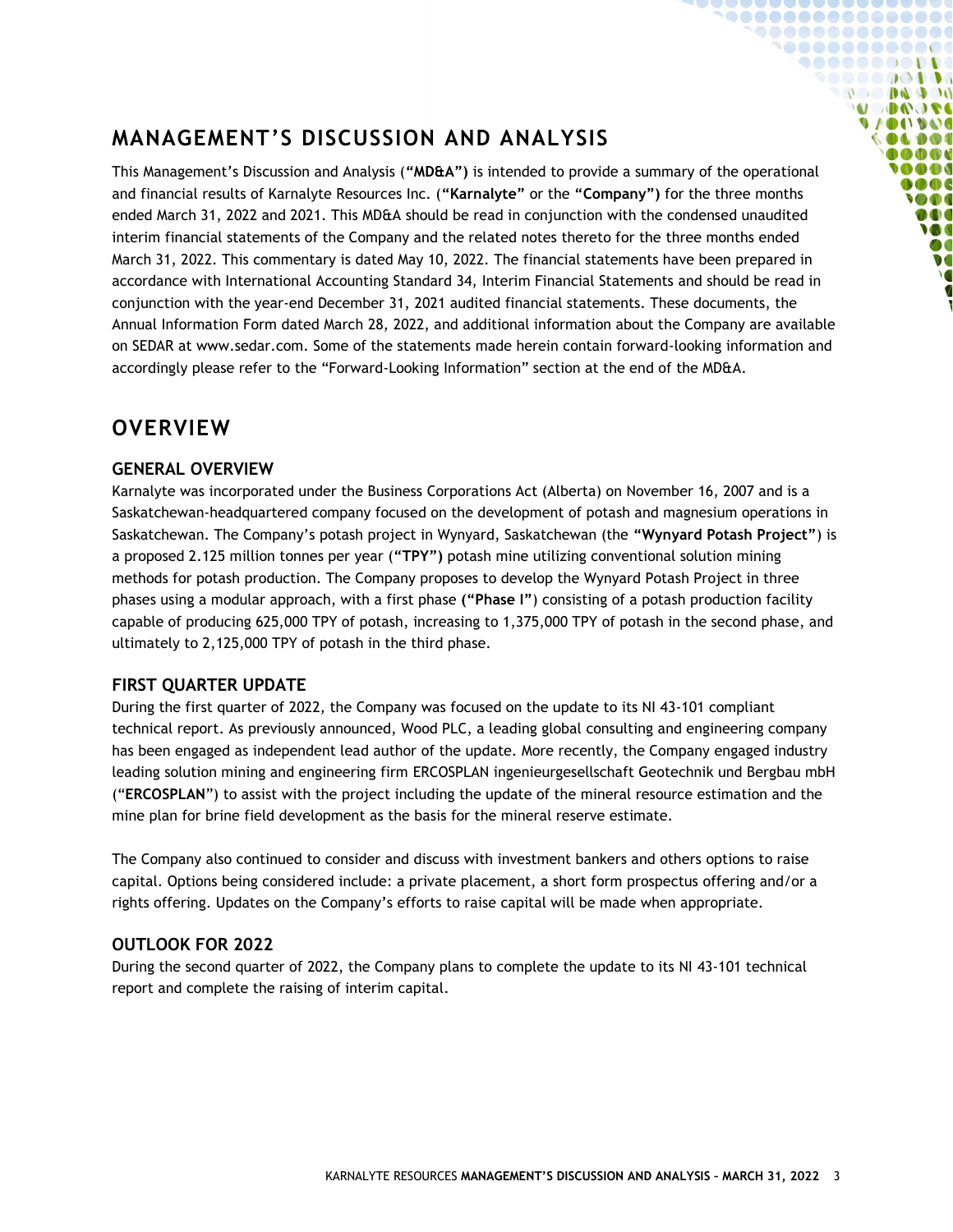# <span id="page-3-0"></span>**RESULTS OF OPERATIONS**

#### <span id="page-3-1"></span>**GENERAL AND ADMINISTRATIVE EXPENSES**

General and administrative (**"G&A"**) costs for the three month period ended March 31, 2022 amounted to \$376,000 which is a decrease of \$215,000 from the comparative 2021 amount.

**~@@@@@@@@@@@@@@@ `@@@@@@@@@@@ 900000000000** ◥◓◓◓◓◙◶◔▮◑◑ **OC DE DO DO MODO DE VAOOVOO COLDOS**  $0 0 0 0 0$ 0000  $\bullet \bullet \bullet$ **SOO** DOO **M** ØO

The key components of the G&A costs are as follows:

| <b>G&amp;A Expenditures</b><br>(CAD \$ thousands)         |      |                              |  |  |
|-----------------------------------------------------------|------|------------------------------|--|--|
|                                                           |      | Three months ended March 31, |  |  |
|                                                           | 2022 | 2021                         |  |  |
| Salaries, wages and benefits                              | 68   | 85                           |  |  |
| Business development, investor relations, regulatory fees | 41   | 36                           |  |  |
| Accounting and legal                                      | 74   | 228                          |  |  |
| Consulting                                                | 50   | 104                          |  |  |
| Directors Fees                                            | 53   | 41                           |  |  |
| Office and general                                        | 90   | 97                           |  |  |
| Total general and administrative                          | 376  | 591                          |  |  |

**Salaries, wages and benefits** for the three month period ended March 31, 2022 were \$68,000 compared to \$85,000 in 2021 which is a decrease of \$17,000. Salaries, wages and benefits slightly decreased as the Company implemented some restructuring at the end of the second quarter of 2021. The resulting cost savings are reflected here and in future quarters.

**Business development, investor relations and regulatory fees** for the three month period ended March 31, 2022 amounted to \$41,000 compared to \$36,000 in the 2021 comparative period, which is an increase of \$5,000. As expected, expenses in this category in the first quarter of 2022 are comparable to those incurred in the first quarter of 2021.

**Accounting and legal** expenses for the three month period ended March 31, 2022 were \$74,000 compared to \$228,000 in the comparative period which is a decrease of \$154,000. In the first quarter of 2021, accounting and legal efforts were required as a result of the originating application filed by Messrs. Peter Matson and Gregory George Szabo and the statement of claim filed by Mr. Dan Brown. While these legal actions remain outstanding, less costs were incurred in the first quarter of 2022 as compared to the first quarter of 2021.

In the first quarter of 2021, the Company received an originating application filed by Messrs. Peter Matson and Gregory George Szabo against the Company. The applicants are seeking a declaration that the Company oppressed its shareholders; the removal of all current directors; fixing the size of the Company's board at six; appointing Messrs. Joe Vidal, Neil Yelland, Joe Clavelle, Todd Rowan, and two GSFC nominees; reimbursing all costs incurred by the applicants and Mr. Mark Zachanowich in connection with requisitioning the special meeting of shareholders held on December 15, 2020; and damages in the amount of \$3.25 million. The Company has filed a claim for insurance coverage under its directors and officers insurance policy for this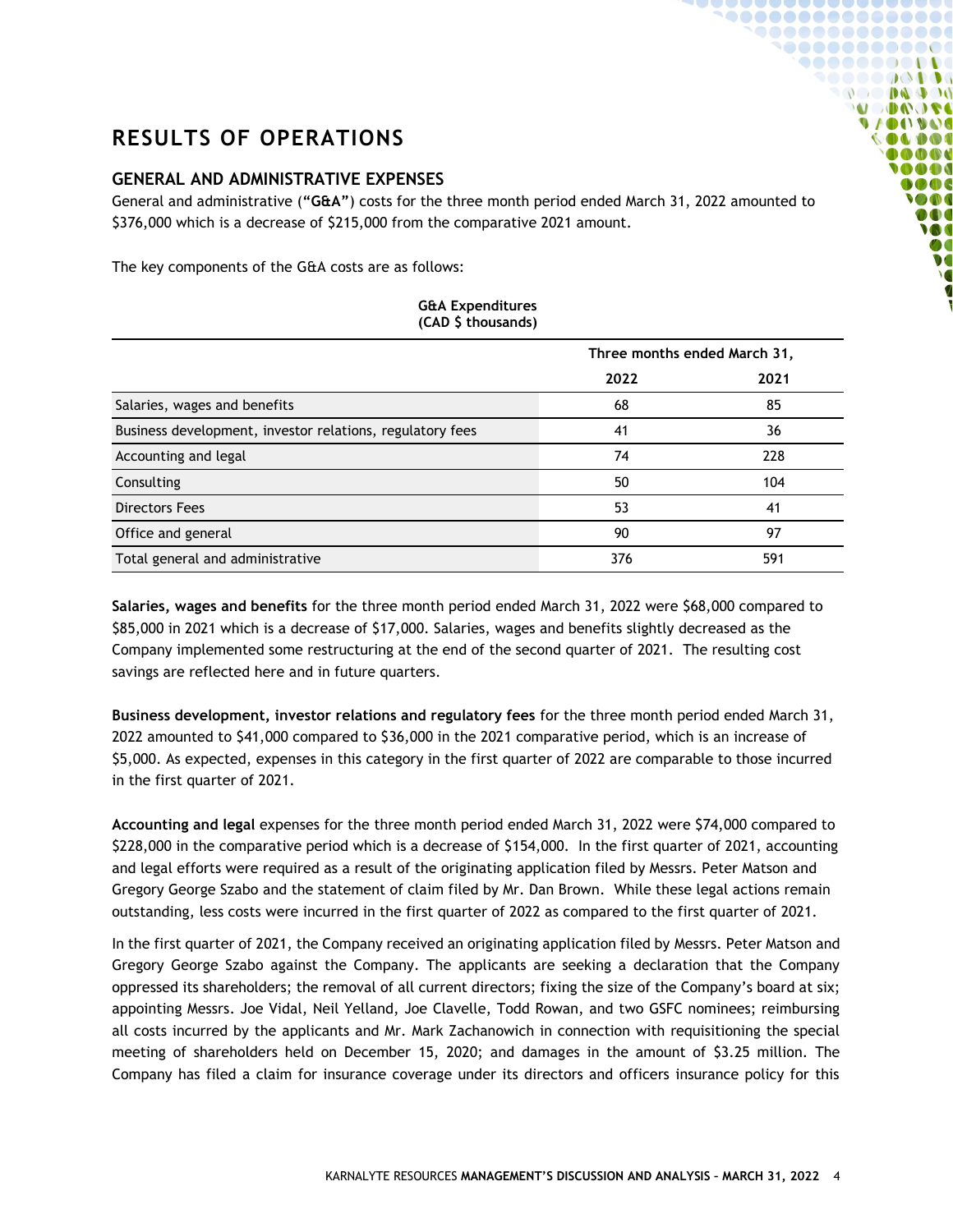matter, which is subject to certain limits and a \$50,000 deductible per claim. The Company is working with its legal counsel and insurer to respond to the application.

**`@@@@@@@@@@@@@@** 1000000000000 **90000000000** ◥◓◓◓◓◓◶◔▮◑◑ **OC DE DO DO MODOOSE VAOOVOO**  $\bullet \bullet \bullet \bullet \bullet \bullet$  $0000$ **OOO**  $0000$ **SOO** DOO **M**  $\boldsymbol{v}$  $\overline{\ }$ 

In the first quarter of 2021, the Company received a statement of claim filed by Mr. Dan Brown against the Company, Frank Wheatley, Mark Zachanowich, Peter Matson, Todd Rowan, Gregory Szabo, Sanjeev Varma and Vishvesh Nanavaty. Mr. Brown is seeking a declaration that certain statements made by the Defendants' about the Plaintiff are false and defamatory; a written apology; a declaration that the defendants have harassed, intimidated, and threatened the Plaintiff; damages in the amount of \$180,000 for breach of contract; general damages of \$500,000; punitive, exemplary and aggravated damages of \$200,000; that the defendants pay Mr. Brown for those monies paid by Mr. Brown for his shares in the Company; and an award of special damages, past and future loss of income, and cost of future care. The Company has filed a claim for insurance coverage under its directors and officers insurance policy for this matter, which is subject to certain limits and a \$50,000 deductible per claim. The Company is working with its legal counsel and insurer to defend the claim.

**Consulting** expenses for the three month period ended March 31, 2022 amounted to \$50,000 compared to \$104,000 in the 2021 comparative period, which is a decrease of \$54,000. In the first quarter of 2021, the expenses in this category related to the completion of the strategic review and a consulting contract with the interim CFO. Since the strategic review concluded in 2021, the costs in this category for the first quarter of 2022 are lower than the comparative period.

**Director fees** for the three month period ended March 31, 2022 amounted to \$53,000 compared to \$41,000 for the 2021 comparative period, which is an increase of \$12,000. Expenses have increased as the number of directors increased from three in the first quarter of 2021 to five in the first quarter of 2022 in order to strengthen the Board's independence and assist with the opportunities and risks facing the Company.

**Office and general** expenses for the three month period ended March 31, 2022 amounted to \$89,000 compared to \$87,000 for the comparative period representing an increase of \$2,000. The increase in premiums for the Company's directors and officers insurance policy was offset by the decrease in implicit interest expense on the Saskatoon office lease which expired on August 31, 2021.

#### <span id="page-4-0"></span>**OTHER COSTS IMPACTING COMPREHENSIVE LOSS**

**Depreciation** for the three month period ended March 31, 2022 was \$3,000 compared to \$17,000 in the 2021 comparative period. Since the Saskatoon office lease expired on August 31, 2021, expenses in this category decreased as there is no longer a right of use asset to depreciate.

**Share-based compensation expense** for the three month period ended March 31, 2022 was \$14,000 compared to \$9,000 in the 2021 comparative period. Share-based compensation expenses in the first quarter of 2021 related to the granting of 460,000 stock options granted in July 2020. In the first quarter of 2022, share-based compensation expenses related to both the 460,000 stock options granted in July 2020 as well as the 300,000 stock options granted in November 2021. These expenses are all non-cash in nature and stock options are expensed over a two year vesting period using a declining balance method.

**Impairment expenses** for the three month period ended March 31, 2022 were \$239,000 compared to the period ending March 31, 2021 of \$152,000. In 2014, previous management determined assets with a carrying amount of \$63,165,000 were no longer recoverable. At March 31, 2022, the Company determined that those impairment indicators continue to exist. Therefore, incremental expenditures of \$239,000 incurred on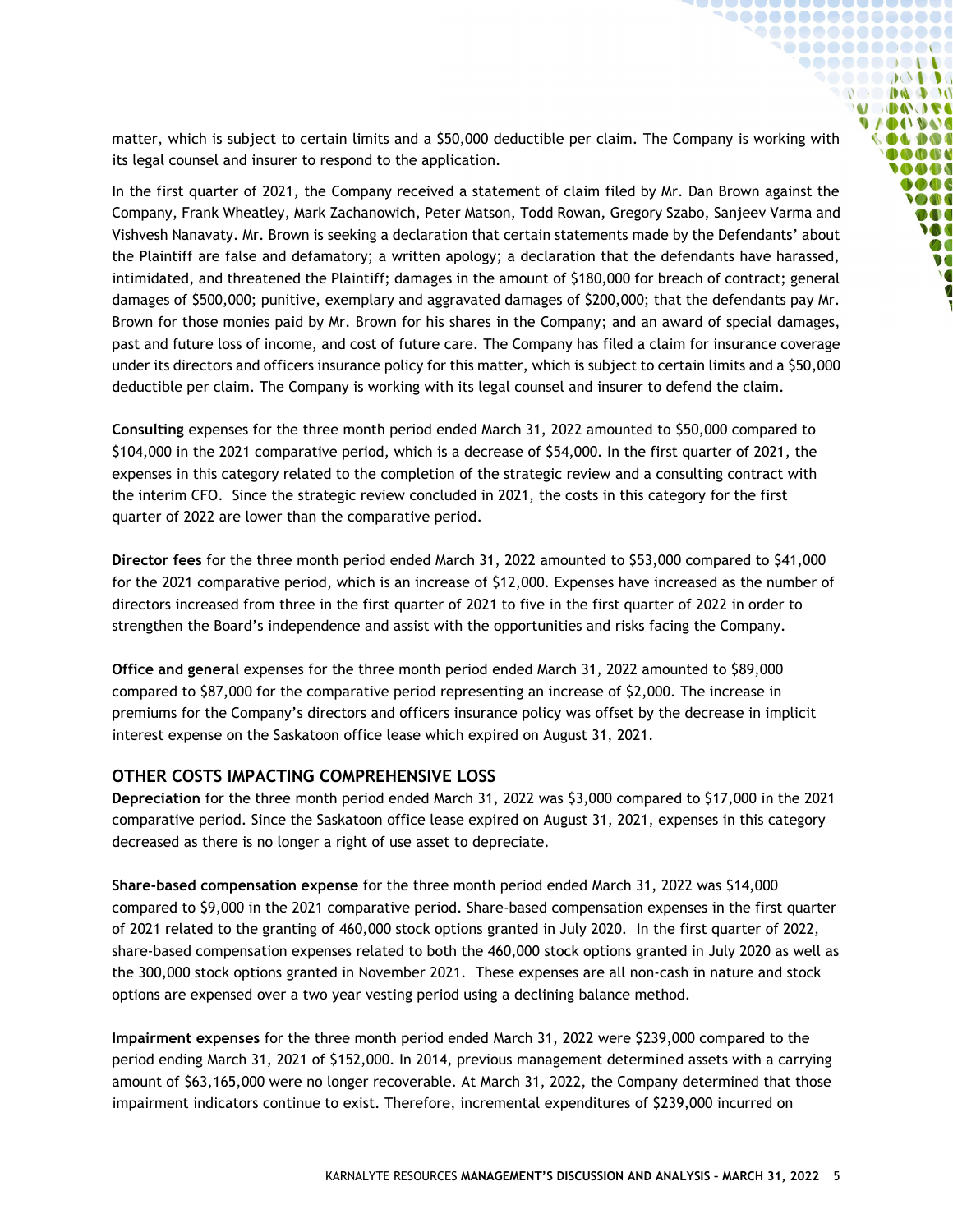intangible and mine development assets in the first quarter of 2022 were determined not to impact the previously determined recoverable amount. For additional information, refer to the notes to the financial statements dated December 31, 2015 available on SEDAR at [www.sedar.com.](http://www.sedar.com/)

**........** 

 $\mathbf{U}$ **DODD**O  $\begin{array}{c} \bullet & \bullet & \bullet \\ \bullet & \bullet & \bullet \end{array}$ **MODA OFE** 

**Co Co Co di** 

 $\bullet$   $\bullet$   $\bullet$ ON DOO **M**  $\boldsymbol{v}$ **V** 

**Other income** for the three month period ended March 31, 2022 were \$217,000 compared to \$190,000 in the 2021 comparative period. While there is some rental income in this category from leasing the Company's land holdings to local Wynyard area farmers, the majority relates to a \$209,000 recovery recorded as a result of a change in estimate of the Company's decommissioning liability, as compared to the \$178,000 recovery recorded in the first quarter of 2021.

**Net finance expense** for the three month period ended March 31, 2022 was \$4,000 compared to net finance income of \$2,000 in the 2021 comparative period. Finance income relates to the corresponding interest income that the cash and cash equivalents generate. Finance expense relates to the accretion of the decommissioning liability.

## <span id="page-5-0"></span>**SUMMARY OF QUARTERLY RESULTS**

The following table provides selected financial information of the Company for each of the last eight quarters ended at March 31, 2022:

|                                  | 2022           | 2021          |        |               | 2020          |               |        |               |
|----------------------------------|----------------|---------------|--------|---------------|---------------|---------------|--------|---------------|
|                                  | <b>Mar 31</b>  | <b>Dec 31</b> | Sep 30 | <b>Jun 30</b> | <b>Mar 31</b> | <b>Dec 31</b> | Sep 30 | <b>Jun 30</b> |
| Total revenue                    | $\blacksquare$ | ۰             |        |               |               |               |        |               |
| Comprehensive (loss)             | (419)          | (498)         | (279)  | (839)         | (577)         | (1, 290)      | (914)  | (742)         |
| Basic and diluted loss per share | (0.01)         | (0.01)        | (0.01) | (0.02)        | (0.01)        | (0.03)        | (0.02) | (0.02)        |
| Total current assets             | 1,934          | 2,498         | 2,793  | 3,388         | 4,177         | 5,291         | 6,444  | 6,944         |
| Total assets                     | 7,826          | 8,393         | 8,695  | 9,305         | 10,110        | 11,241        | 12,198 | 12,722        |
| <b>Total liabilities</b>         | 2,468          | 2,630         | 2,438  | 2,774         | 2,748         | 3,311         | 2,992  | 2,615         |
| Total shareholders' equity       | 5,358          | 5,763         | 6,257  | 6,531         | 7,362         | 7,930         | 9,206  | 10,107        |

\*Expressed in thousands except loss per share

The comprehensive losses in all of the quarters were driven primarily by G&A expenses and particularly accounting and legal expenses, consulting expenses, salaries and wages and office and general expenses.

The second quarter of 2020 was positively impacted by a reduction in salaries, legal expenses and travel expenses as compared to the comparative quarters of 2019; however, they were negatively impacted by the accrual of additional restructuring expenses in the second quarter of 2020, the timing of the receipt of land rental income and a change in estimate to the Company's decommissioning liability resulting in a much less significant recovery as compared to the fourth quarter of 2019. In the third quarter of 2020, a continued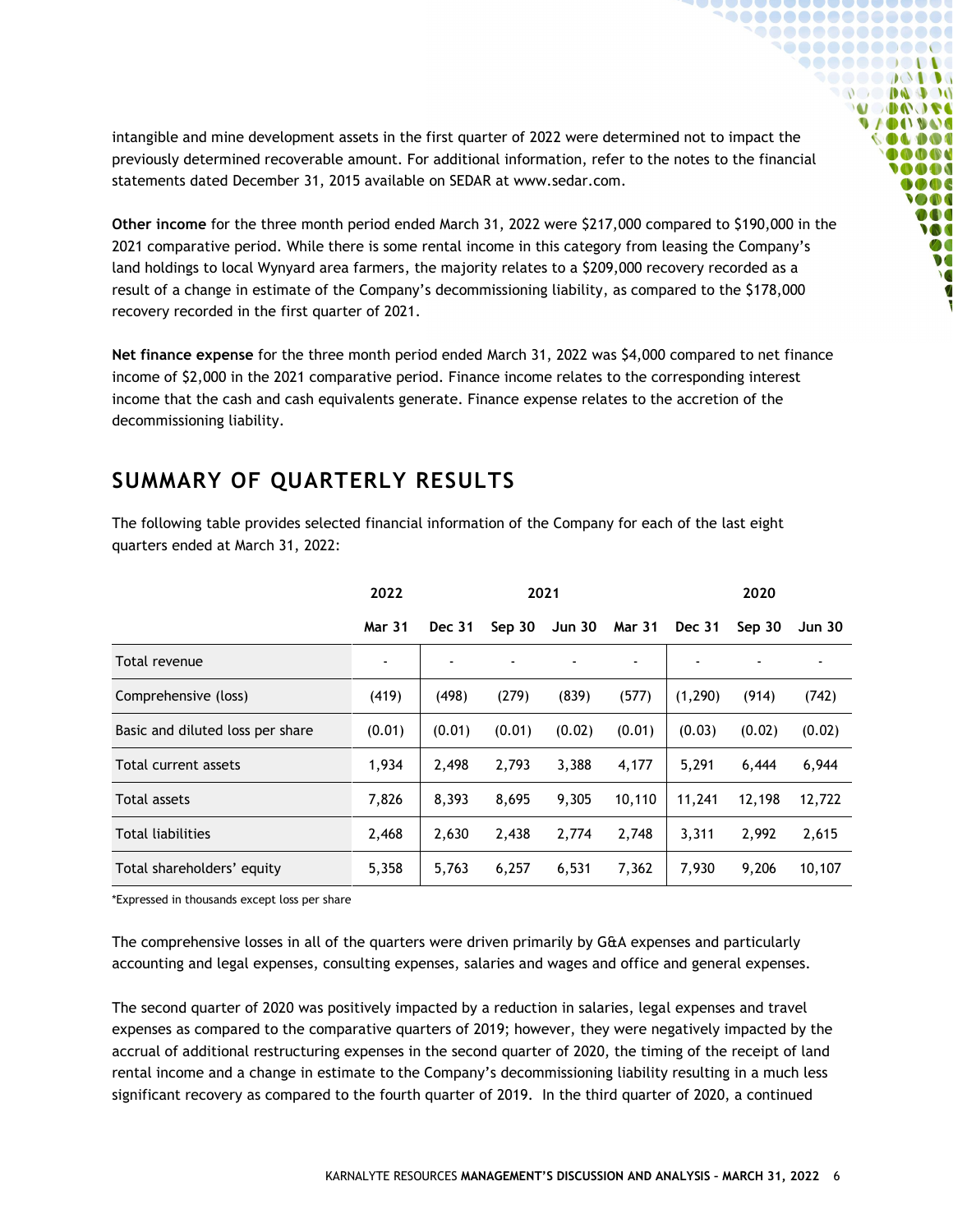reduction of salaries and travel expenses as compared to the comparative prior year quarters was offset by increased legal expenses and consulting expenses, as compared to the first two quarters of 2020. The fourth quarter of 2020 was negatively impacted by an increase in legal expenses, investor relations and consulting fees largely due to the December 15, 2020 special meeting, as well as increased accounting fees relating to the year end audit. These negative impacts were slightly offset by the receipt of land rental income in the fourth quarter of 2020. The first quarter of 2021 was negatively impacted by legal, accounting and consulting expenses as compared to the first quarter of 2020. In the second quarter of 2021, consulting, office and general and restructuring expenses negatively impacted comprehensive loss as compared to the second quarter of 2020. The third quarter of 2021 was positively impacted by a reduction in salaries, a reduction in legal expenses, reduction in consulting, and the gains from selling non-strategic assets as compared to the comparative quarter of 2020. The loss in the fourth quarter of 2021 largely relates to expenditures in the normal course of business relating to mineral leases, directors fees, audit accrual, legal fees, consulting fees, salaries, and insurance. During the first quarter of 2022, impairment expenditures increased due to the update of the NI 43-101 technical report.

**`@@@@@@@@@@@@@@@** 1000000000000 **900000000000** SOOOOQODOG **OC DE DO DO MODUON VAOOVOO** 000000 0000 ..... **MOGC SOO** 000 **IO**  $\bullet$  $\overline{\ }$ 

Past performance is not a guarantee of future performance and the information in this MD&A is not necessarily indicative of results for any future period. Factors expected to impact general and administrative expenses in future periods have been described throughout this MD&A.

**Current assets** principally reflect activity in the cash and cash equivalents account. Cash outlays vary over the quarters depending on the Company's activities.

**Total assets** on a quarterly basis reflect two main components, cash from financings still available to the Company and capitalized expenditures on capital assets and mineral properties for moving the Wynyard Potash Project forward. Total assets remained relatively constant for most of the periods above.

**Total liabilities** variances for the periods above relate primarily to trade and other payables. These balances vary in the analysis due to the timing of the payments required relative to the work performed in bringing the Wynyard Potash Project to its current level. Balances in all the quarters presented include the accrual of an estimate of the costs of restructuring that took place in the second and third quarters of 2017. The second quarter of 2020 includes the accrual of the costs estimated for the restructuring that took place in the third quarter of 2019. The increase in the third quarter of 2020 relates to consulting fees for the strategic review initiated with MNP, as well as, in the third and fourth quarters of 2020 increased legal, consulting and investor relation activities in response to the receipt of the requisition of a special meeting by a group of dissident shareholders. Balances in the first quarter of 2021 decreased as compared to the fourth quarter of 2020 as the 2018 originating application was fully resolved and awarded costs were paid, which was partially offset with increased liabilities resulting from the 2021 originating application and statement of claim filed against the Company. Balances in the second quarter of 2021 increased slightly due to the restructuring that took place during that quarter. This restructuring was paid in the third quarter of 2021, reducing the total liabilities from the prior quarter end balance. In the fourth quarter of 2021, the balance increased due to the advancement of the technical report update. While the advancement of the technical report update was paid in the first quarter of 2022, it was offset by the annual mineral lease invoices which are under a payment plan with the Ministry of Energy and Resources to be paid in full six months after the initial due dates. Total liabilities reduced in the first quarter of 2022 as a recovery was recorded on the decommissioning liability due to increases in the average bond and inflation rates.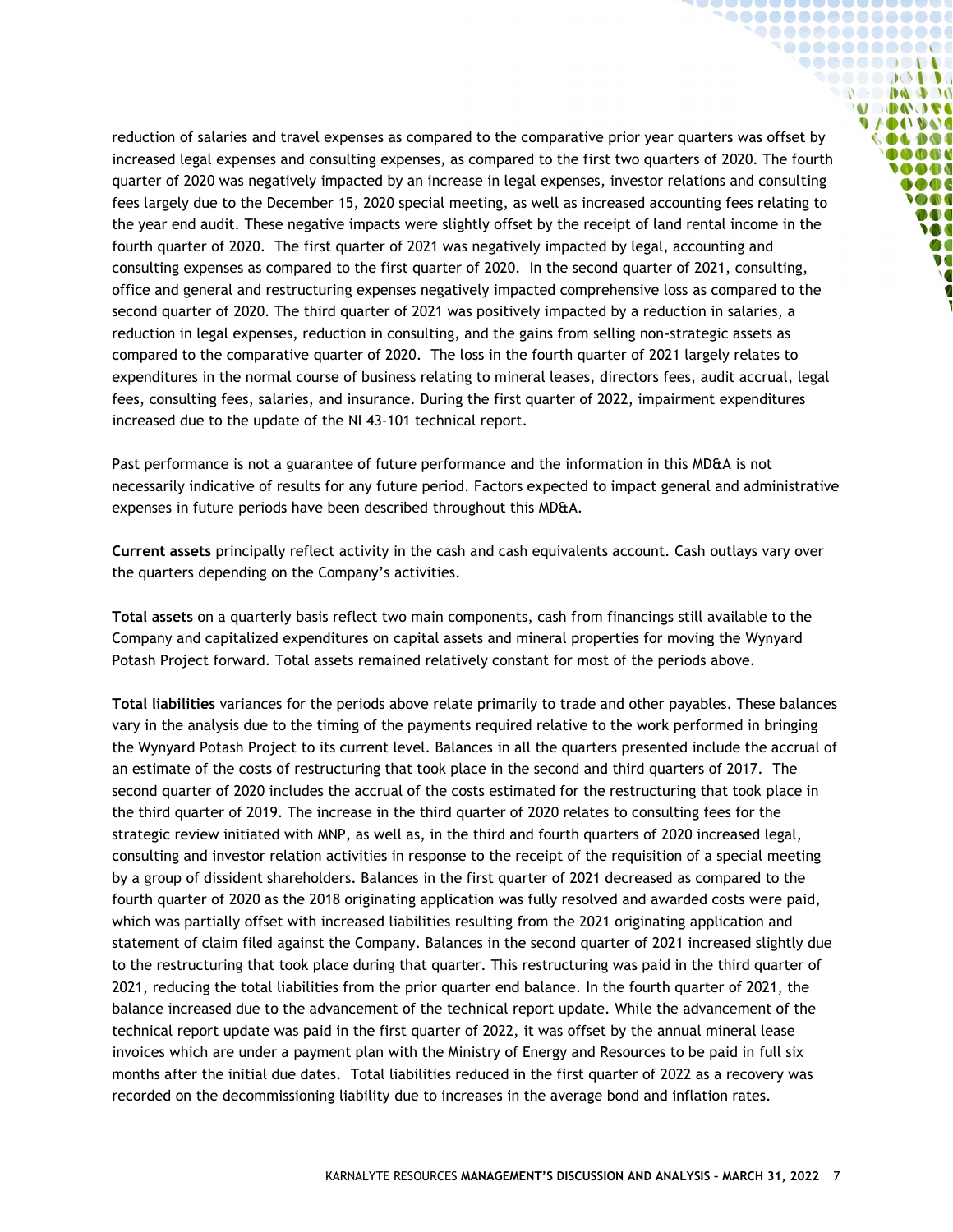**Total shareholders' equity** is impacted by the quarterly comprehensive losses and the share-based compensation expense as the number of shares outstanding remains unchanged.

**`@@@@@@@@@@@@@@**  $0000000000000000$ 1000000000000  $\bullet\bullet\bullet\bullet\bullet\bullet\bullet\bullet\bullet\bullet\bullet$ ◥◓◓◓◓◓◶◔≬◑◑ **COMPANY MODO DE VAOOVOO COLDOS OO OD OD A AAA**  $\bullet \bullet \bullet$ **SOO** DOO **M**  $\boldsymbol{v}$  $\overline{\ }$ K

## <span id="page-7-0"></span>**INVESTING**

The Company capitalizes costs that are determined to provide future benefits and charges other costs to comprehensive loss including salaries, support and office costs, community relations programs and other administrative related expenditures. Costs directly related to capital assets are capitalized to appropriate categories and depreciated over their useful lives.

Expenditures to date were focused on the completion of the Company's resource reports, including updating the Company's prior technical reports, and 2013 environmental impact statement, confirming the resources and reserves through drilling wells on the initial focus area and preparing the Company for construction by advancing detailed engineering and completing initial site preparation.

#### <span id="page-7-1"></span>**INTANGIBLE ASSETS**

During the three month period ended March 31, 2022, \$239,000 in additions to intangible assets were impaired. The additions to intangible assets all related to the Wynyard Potash Project. The net balances classified as intangible assets are as follows:

<span id="page-7-2"></span>

| <b>Intangible Assets</b><br>(CAD \$ thousands) |                |                   |  |  |
|------------------------------------------------|----------------|-------------------|--|--|
|                                                | March 31, 2022 | December 31, 2021 |  |  |
| Mineral property                               |                |                   |  |  |
| Surface land                                   | 4,804          | 4,804             |  |  |
| <b>Drilling</b>                                | 453            | 453               |  |  |
| Balance, end of period                         | 5,257          | 5,257             |  |  |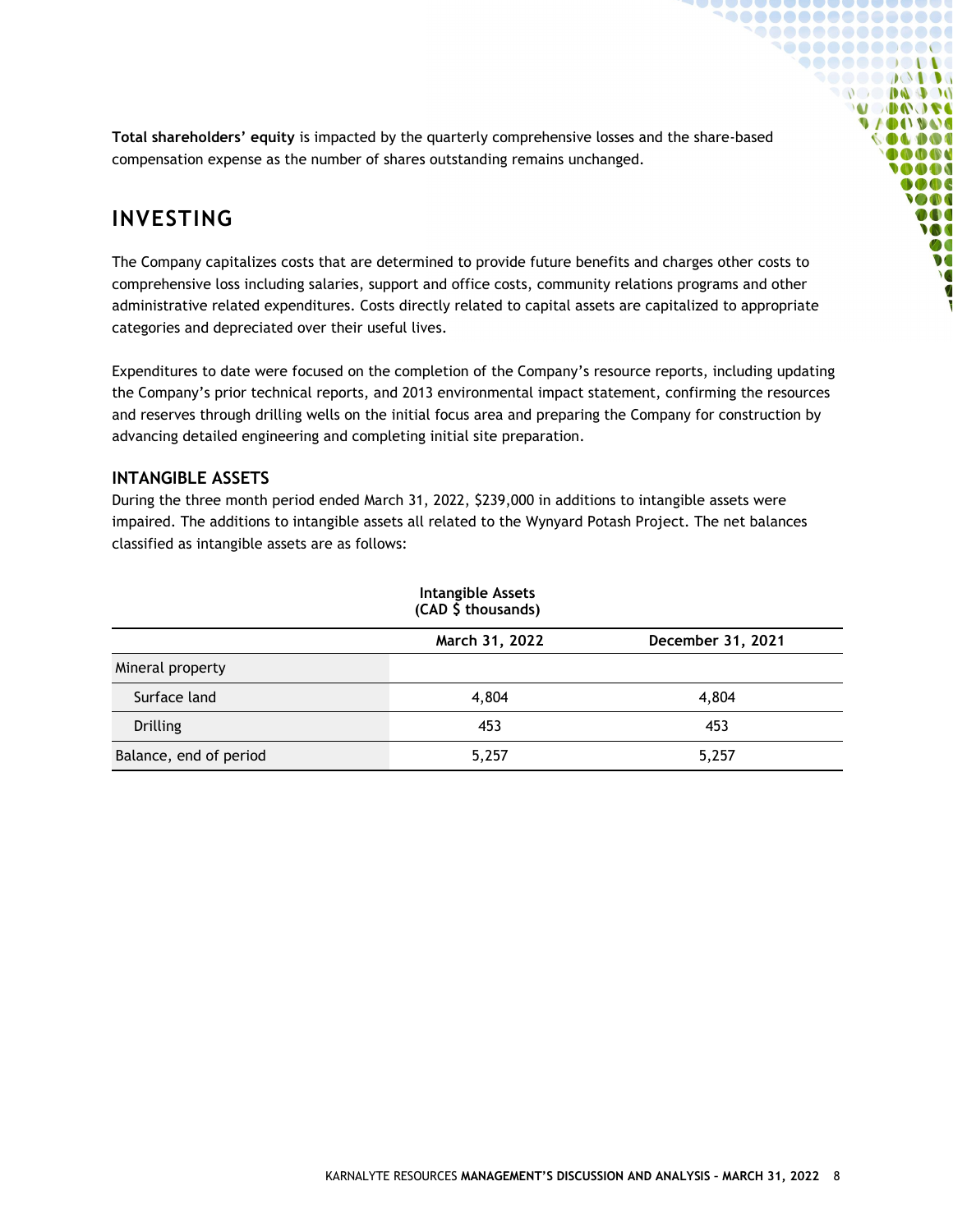#### **CAPITAL ASSETS**

The net balances classified as capital assets are as follows:

| <b>Capital Assets</b><br>(CAD \$ thousands) |                |                   |  |  |
|---------------------------------------------|----------------|-------------------|--|--|
|                                             | March 31, 2022 | December 31, 2021 |  |  |
| Machinery and equipment                     | 2              | 2                 |  |  |
| <b>Buildings</b>                            | 113            | 115               |  |  |
| Land                                        | 125            | 125               |  |  |
| Land improvements                           | 20             | 21                |  |  |
| Furniture and equipment                     | $\blacksquare$ | $\blacksquare$    |  |  |
| Computer hardware                           |                |                   |  |  |
| Assets under construction                   | $\blacksquare$ | $\blacksquare$    |  |  |
| Balance, end of period                      | 260            | 263               |  |  |

**`@@@@@@@@@@@@@@**  ${\small \begin{array}{c} \bullet\bullet\bullet\bullet\bullet\bullet\bullet\bullet\bullet\bullet\bullet\bullet\bullet\bullet\bullet\bullet\end{array}}$ **`@@@@@@@@@@@ 90000000000** ◥◓◓◓◓◙◶◔▮◑◑ **DO DA DO MODAGE UACIDAL** OLDOC  $0 0 0 0 0$ 0000  $\bullet$ **SOO DO M** 

There were no additions to capital assets in the first quarter of 2022. The decrease in capital assets is a result of depreciation expenses of \$3,000 recognized during the first quarter of 2022.

The Company's ability to secure adequate financing for the development of the Wynyard Potash Project on economic terms could result in a material difference from the Company's estimate of the recoverable asset.

# <span id="page-8-0"></span>**LIQUIDITY AND CAPITAL RESOURCES**

At March 31, 2022, the Company had net working capital of \$1.0 million compared to \$3.1 million at March 31, 2021 including \$1.1 million and \$3.3 million, respectively, in cash and cash equivalents.

As at March 31, 2022 and 2021, the Company also had \$0.4 million in restricted cash that was set up as a requirement from the Government of Saskatchewan with respect to reclamation obligations regarding the Wynyard Potash Project. The Company has updated its reclamation program for the Wynyard Potash Project in accordance with Government of Saskatchewan regulations. This update may result in the requirement to increase the amount held as restricted cash in order to satisfy the financial assurance requirements of the Government of Saskatchewan in future periods.

The Company maintains cash in bank accounts for day to day operations and invests the excess in overnight financial instruments in high interest saving accounts that are highly liquid.

The Company is in its pre-development phase and therefore there is material uncertainty regarding the Company's ability to raise additional funds to maintain sufficient financial resources to fund ongoing operating and required exploration expenditures and to move forward to the production stage. There is also material uncertainty with respect to various legal matters which may result in additional liabilities to the Company. As at March 31, 2022, the Company had incurred an accumulated deficit of \$136,490,000 and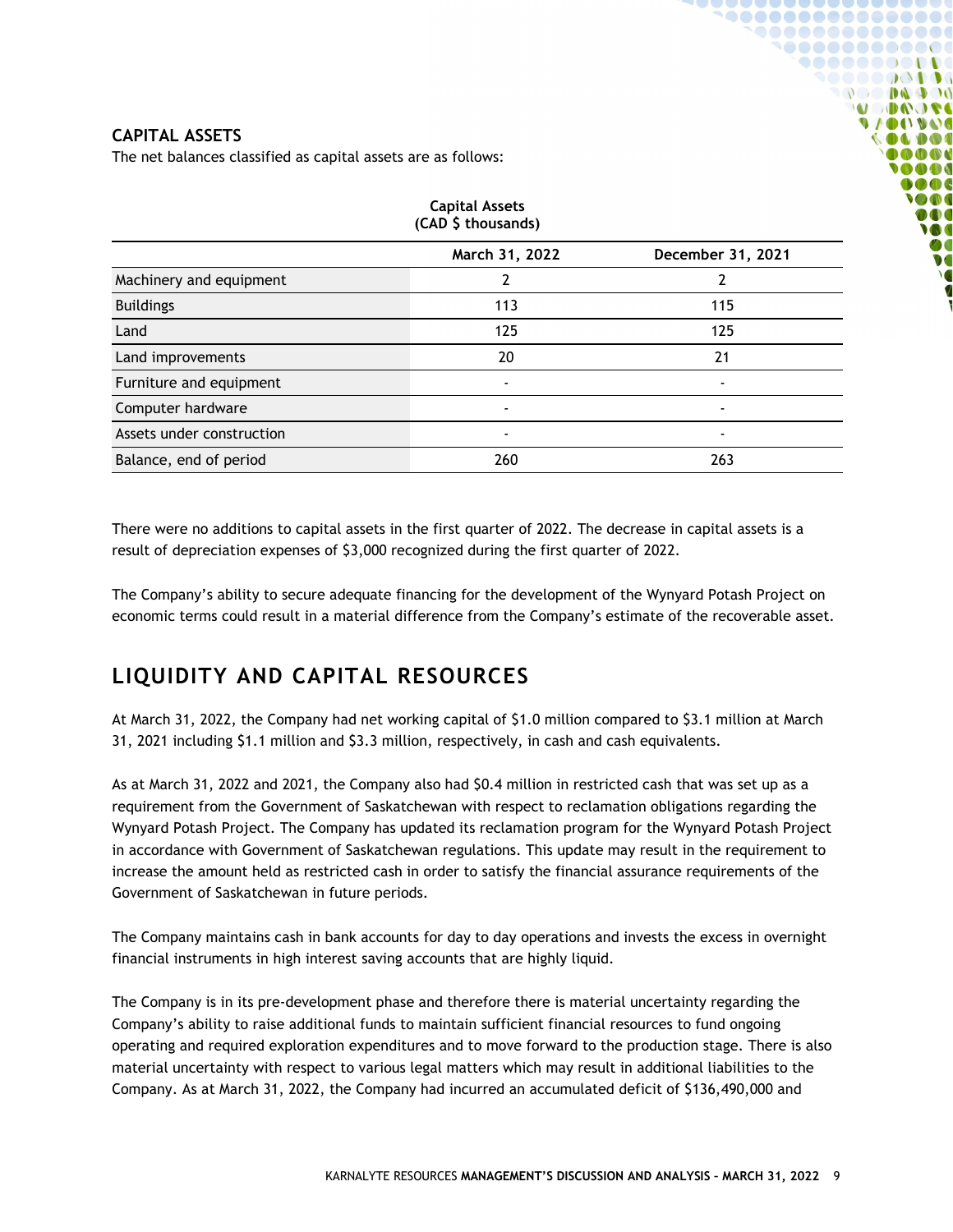expects to incur further expenditures on the exploration and future development of its mineral exploration projects. As at March 31, 2022, the Company had working capital (current assets less current liabilities) of \$1,010,000 which is expected to be insufficient to fund operations in the upcoming year. In addition to ongoing operating expenses, the Company is committed to expenditures in 2022 and subsequent years on its regulatory spending requirements and mineral properties to keep the Company in good standing. The Company also expects to provide funding to settle the decommissioning liability. The ability of the Company to continue as a going concern is dependent upon obtaining further equity issuances or other forms of financing.

<u>CAAAAAAAAAAAAA</u> **........** 

 $\mathbf{U}$ 

. . . . . . . . . . .  $\begin{array}{c} \bullet & \bullet & \bullet \\ \bullet & \bullet & \bullet \end{array}$ **MODA OFE UACHINA A** DO **0000 MA**  $\bullet \bullet \bullet$  $\bigcirc$  then DOO **M**  $\boldsymbol{v}$ **V** 

# <span id="page-9-0"></span>**CONTRACTUAL OBLIGATIONS**

In addition to the minimum regulatory expenditure requirements, the following table summarizes the commitments of the Company as at March 31, 2022:

|                            |                        | <b>Contractual Obligations</b><br>(CAD \$ thousands) |                          |                          |                          |
|----------------------------|------------------------|------------------------------------------------------|--------------------------|--------------------------|--------------------------|
|                            | Payments due by period |                                                      |                          |                          |                          |
|                            | Total                  | Less than<br>one year                                | Two - three<br>vears     | Four - five<br>years     | More than<br>five years  |
| Trade and other payables   | 924                    | 924                                                  | $\overline{\phantom{a}}$ | $\overline{\phantom{a}}$ | $\overline{\phantom{0}}$ |
| Leases on mineral property | 4,802                  | 68                                                   | 735                      | 735                      | 3,264                    |
| Project contracts          | 143                    | 143                                                  | $\overline{\phantom{a}}$ | $\overline{\phantom{a}}$ |                          |
| Total                      | 5,869                  | 1,135                                                | 735                      | 735                      | 3,264                    |

**Trade and other payables** relate to operating and investing expenditures that were payable at the period ended March 31, 2022.

**Leases on mineral property** refer to the annual fees which are required to maintain the mineral leases related to the Wynyard Potash Project. The Wynyard Potash Project comprises three mineral leases. KLSA 010 has a term of 21 years and expires on September 7, 2031. KL246 and KL247A also have terms of 21 years and both expire on April 24, 2037. The Company is required to pay annual lease payments of \$10.00 per hectare on any area held under lease for the term of the lease for a total cost of \$367,300 per year. The Company is also required to expend not less than \$3,000,000 for work during the first three years of the term of the lease. Expenditures made to date on the property have satisfied this requirement.

**Project contracts** are in place for various investor relations and consulting services.

#### <span id="page-9-1"></span>**RELATED PARTY TRANSACTIONS**

There were no material changes to management compensation arrangements and no other related party transactions for the three months ended March 31, 2022.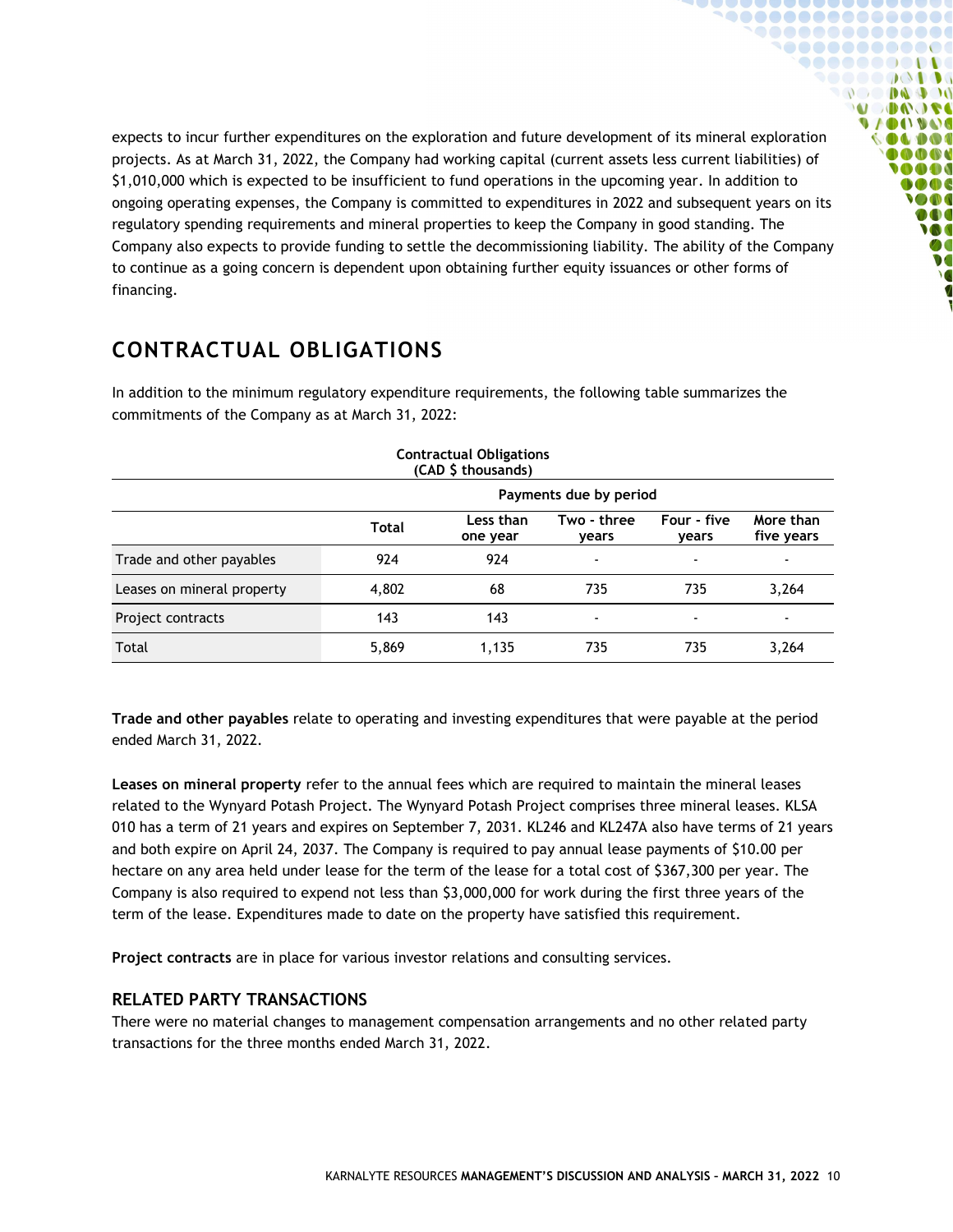#### <span id="page-10-0"></span>**RESTRICTIONS ON DISPOSITION OF THE WYNYARD POTASH PROJECT**

Pursuant to the terms of the subscription agreement (the **"Subscription Agreement"**) and the offtake agreement (the **"Offtake Agreement"**) between the Company and GSFC, each dated January 10, 2013, the Company must not divest, sell, assign, transfer or otherwise dispose of any part of its interests in the Wynyard Potash Project without the prior written consent of GSFC until the third anniversary of the date on which the first shipment for delivery of products is dispatched by the Company in accordance with the terms of the Offtake Agreement (the "**Project Lock In Period"**). After the expiry of the Project Lock In Period, a person may acquire an interest in the Wynyard Potash Project subject to GSFC's right to terminate the Offtake Agreement at that time. The Subscription Agreement provides that, subject to certain conditions, the above-described restrictions on disposition do not apply to a creation or grant of a security interest to a lender providing financing for the Wynyard Potash Project (including for an expansion thereof). The Offtake Agreement provides that following the expiry of the Project Lock In Period, the Company may dispose of any part of the Wynyard Potash Project that is not part of the Company's subsurface mineral lease KLSA 010 or that is not intended or reasonably required for the three phases of the Wynyard Potash Project.

**`@@@@@@@@@@@@@@@** 1000000000000  $\bullet \bullet \bullet \bullet \bullet \bullet \bullet \bullet \bullet \bullet \bullet \bullet \bullet$ SOOOOQODOG **OCO DA DO MODAGE VAOOVOO COLDOS** 10000 **OOO**  $0000$ **SOO** DOO **M**  $\boldsymbol{v}$ **V** 

### <span id="page-10-1"></span>**CRITICAL ACCOUNTING ESTIMATES**

The preparation of financial statements in accordance with International Financial Reporting Standards **("IFRS")** requires management to make judgments, estimates and assumptions that affect the application of accounting policies and reported amount of assets, liabilities, income and expenses. The Company evaluates judgments and estimates periodically based on historical experience and various assumptions that are considered reasonable in the circumstances. Actual results may differ from those reported. The Company reviews significant areas subject to judgment and estimation with the Audit Committee and independent auditors. Significant areas requiring judgment and estimates include:

#### <span id="page-10-2"></span>**STAGE OF DEVELOPMENT**

The Company is in the development stage of its history and at this stage of the Company's growth, it is subject to the risks associated with early stage companies, including uncertainty of future revenues, developing acceptable markets and growth into established markets, profitability and the need to raise additional financing to continue to progress its Wynyard Potash Project.

Continued exploration and development of the property is dependent on the Company's ability to obtain necessary financing. As the Company is not currently producing from its property, it will be necessary for the Company to seek additional equity or debt to finance its programs.

#### <span id="page-10-3"></span>**INTANGIBLE ASSETS AND PROPERTY, PLANT AND EQUIPMENT**

The Company's exploration and evaluation expenditures relating to the acquisition of mineral properties, leases, and the exploration and development thereon are recorded at cost and include direct and indirect acquisition and exploration costs associated with specific mineral properties. These costs are capitalized on the basis of the potential realization from the underlying asset and will be amortized over the shorter of estimates of reserves or service life, following the commencement of production, or written off, if the properties are sold or abandoned.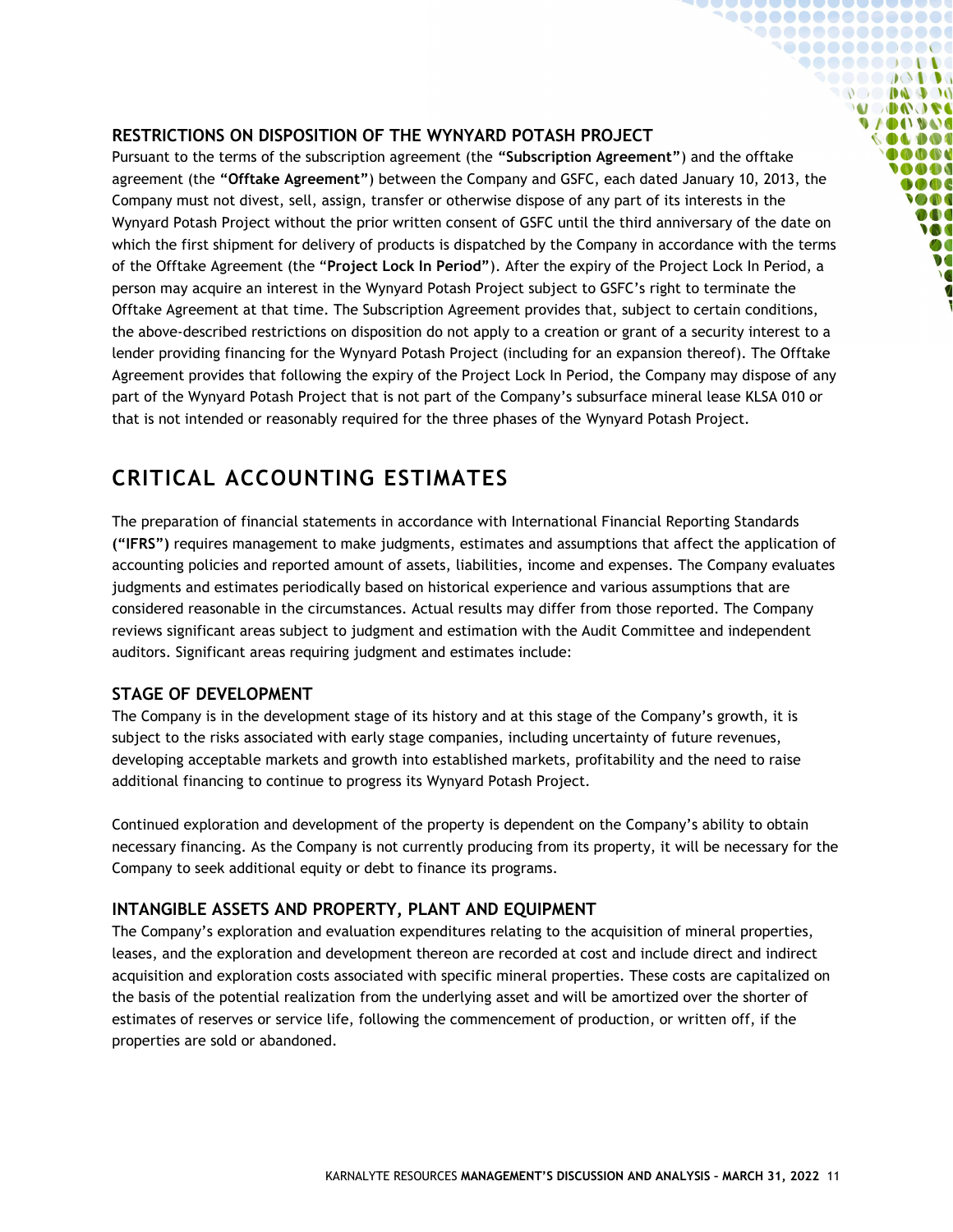Assets under construction, machinery and equipment, buildings, vehicles, furniture, land improvements and leasehold improvements are recorded at cost. Capital assets are depreciated over their estimated useful lives.

 ${\color{blue}\textbf{•} \textbf{0} \textbf{0} \textbf{0} \textbf{0} \textbf{0} \textbf{0} \textbf{0} \textbf{0} \textbf{0} \textbf{0} \textbf{0} \textbf{0} } {\color{blue}\textbf{0} \textbf{0} \textbf{0} \textbf{0} \textbf{0} } {\color{blue}\textbf{0} \textbf{0} \textbf{0} \textbf{0} } {\color{blue}\textbf{0} \textbf{0} \textbf{0} } {\color{blue}\textbf{0} \textbf{0} \textbf{0} } {\color{blue}\textbf{0} \textbf{0} \textbf{0} } {\color{blue$  ${\small \begin{array}{c} \bullet\bullet\bullet\bullet\bullet\bullet\bullet\bullet\bullet\bullet\bullet\bullet\bullet\bullet\bullet\bullet\end{array}}$ **`@@@@@@@@@@@ 90000000000** ,,,,,,,,,,, **DO DAD DO U DAOSE UACIDAD** OLDOC **@@@@** 0000  $\bullet$ **SOOT** DOO W ØO  $\bullet$ 

The Company reviews exploration and evaluation assets, capital assets and other non-financial assets for indicators of impairment at each reporting period. Impairment indicators are used to determine whether carrying values of assets should be assessed for impairment or whether a reversal of impairment may be required.

Internal and external indicators of impairment for capital and other non-financial assets are considered, including significant changes in the extent or manner in which an asset is expected to be used. The use of a significant portion of the Company's capital assets is related to exploration and evaluation activity.

Indicators of impairment for exploration and evaluation assets include the period for which the Company has the right to explore, expected renewals of exploration rights, whether substantive exploration and evaluation expenditures on mineral properties are budgeted, and results of exploration and evaluation activities on the exploration and evaluation assets. Management also considers whether sufficient data exists to indicate that the carrying amount of capital assets and exploration and evaluation and other assets is unlikely to be recovered in full from successful development or by sale.

In measuring impairment, estimates of future cash flows require assumptions about future business conditions and other developments. Significant, unanticipated changes to these assumptions could require a provision for impairment in the future.

#### <span id="page-11-0"></span>**DECOMMISSIONING PROVISIONS**

Amounts are recorded for decommissioning provisions that will be incurred by the Company at the end of the operating life of the facilities and properties, and upon retirement of its mining assets. Estimates of these costs are subject to uncertainty associated with the method, timing and extent of future decommissioning activities. The provision and related asset and expense are impacted by estimates with respect to the costs and timing of decommissioning.

#### <span id="page-11-1"></span>**SHARE-BASED PAYMENTS**

The Company has share-based payments expenses for stock option awards to employees, directors, officers and consultants, as explained in the Company's financial statements. IFRS requires that all share-based awards be accounted for using the fair value method. Under this method, the Black-Scholes option pricing model requires estimates of the expected life of the option, forfeiture rates, stock volatility and the riskfree interest rate expected over the life of the option. A change in these assumptions could materially change the amount of share-based payments expenses recorded.

#### <span id="page-11-2"></span>**CONTINGENT LIABILITIES**

Contingent liabilities are reviewed continuously to assess whether an outflow of cash has become probable. If the recognition criteria are met, then a provision is recorded in the period in which the change in probability occurs. Assessing whether a contingent liability is probable requires the Company to make judgments about the existence of past events and the application of applicable laws, contractual or constructive obligations.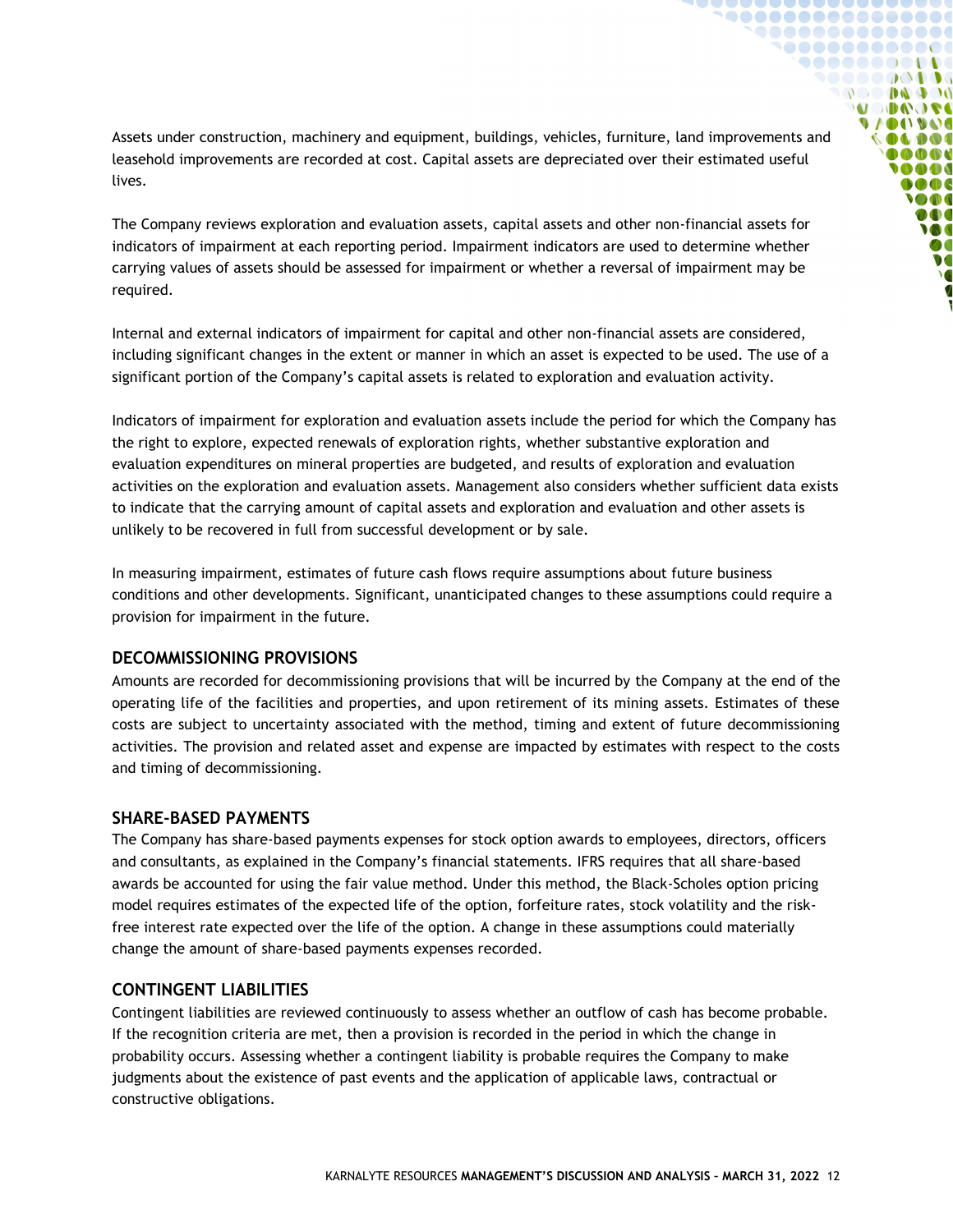# <span id="page-12-0"></span>**FINANCIAL RISK FACTORS**

#### <span id="page-12-1"></span>**CREDIT RISK**

Credit risk is the risk of an unexpected loss if a customer or third party to a financial instrument fails to meet its commercial obligations. The Company has no significant concentration of credit risk arising from operations. The Company's cash and restricted cash is held with large Canadian financial institutions and management believes the risk of loss to be remote.

**`@@@@@@@@@@@@@@** 1000000000000  $\bullet \bullet \bullet \bullet \bullet \bullet \bullet \bullet \bullet \bullet \bullet \bullet \bullet$ SOOOOQODOG **OC DE DO DO MODOJE VAOOVOO** 000000 0000 **OOO**  $\bullet$   $\bullet$   $\bullet$ **SOO** DOO W Ø  $\bullet$ 

#### <span id="page-12-2"></span>**LIQUIDITY RISK AND GOING CONCERN**

The Company manages liquidity risk by maintaining sufficient cash balances to meet liabilities when due. As at March 31, 2022, the Company had cash and cash equivalents totalling \$1,133,000 (2021 – \$3,324,000) to settle current liabilities of \$924,000 (2021 - \$1,109,000). As at March 31, 2022 and March 31, 2021, the Company's trade and other receivables are subject to normal trade terms.

Management is aware of material uncertainties related to events and conditions that may cast significant doubt upon the Company's ability to continue as a going concern. The Company is in its pre-development phase and therefore there is material uncertainty regarding the Company's ability to raise additional funds to maintain sufficient financial resources to fund ongoing operating and required exploration expenditures and to move forward to the production stage. There is also material uncertainty with respect to various legal matters which may result in additional liabilities to the Company. As at March 31, 2022, the Company had incurred an accumulated deficit of \$136,490,000 and expects to incur further expenditures on the exploration and future development of its mineral exploration projects. As at March 31, 2022, the Company had working capital (current assets less current liabilities) of \$1,010,000 which is expected to be insufficient to fund operations in the upcoming year. In addition to ongoing operating expenses, the Company is committed to expenditures in 2022 and subsequent years on its regulatory spending requirements and mineral properties to keep the Company in good standing. The Company also expects to provide funding to settle the decommissioning liability. The ability of the Company to continue as a going concern is dependent upon obtaining further equity issuances or other forms of financings. The Company is pursuing additional capital. Failure to obtain additional funding on a timely basis may cause the Company to postpone development plans, forfeit rights in its properties or reduce or terminate its operations.

The financial statements do not include any adjustments to carrying values of asset amounts and liabilities, or reported expenses that may be necessary if the going concern assumption were not appropriate.

#### <span id="page-12-3"></span>**MARKET RISK**

Market risk is the risk that the value of a financial instrument will fluctuate as a result of changes in market prices, whether those changes are caused by factors specific to the individual instrument or its issuer or factors affecting all instruments traded in the market. The Company's future potash sales are exposed to price risk with respect to North American and international potash prices.

#### <span id="page-12-4"></span>**CURRENCY RISK**

The Company's functional currency is the Canadian dollar with the majority of transactions denominated in Canadian dollars. At this time management believes the foreign exchange risk derived from currency conversions is not significant and therefore does not hedge its foreign exchange risk. At March 31, 2022, the Company held the majority of its cash in Canadian dollars.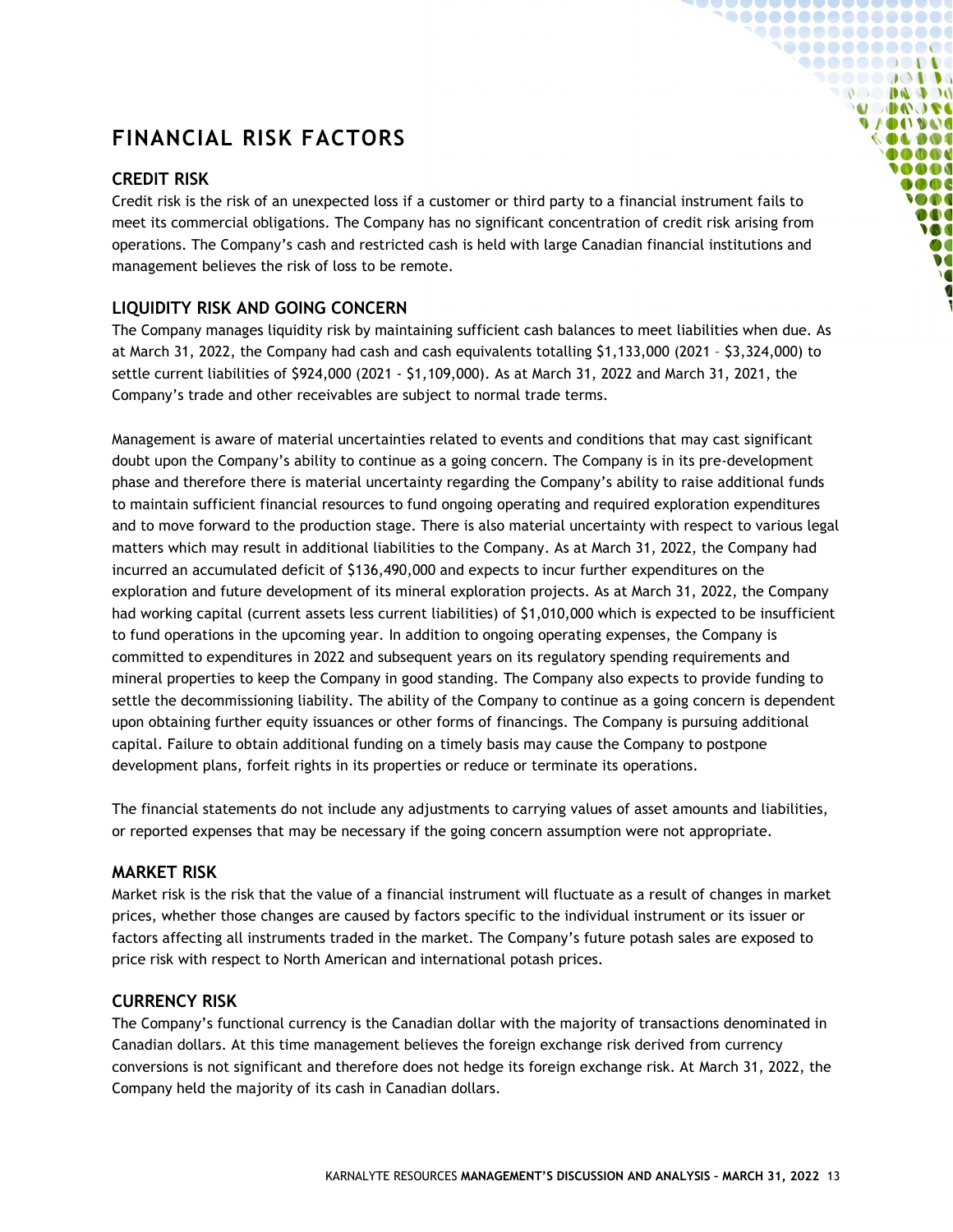#### <span id="page-13-0"></span>**INTEREST RATE RISK**

The Company's trade and other payables are non-interest bearing, with the exception of a mineral lease six month extension entered into with the Ministry of Energy and Resources at a lending rate of prime plus 3%, and have contractual maturities of less than 45 days. As at March 31, 2022, the Company's only interest bearing asset is cash in high interest saving accounts and a small amount of cash equivalents held in Guaranteed Investment Certificates. Cash and cash equivalents earn interest at prevailing short-term interest rates. During the three month period ended March 31, 2022, the Company earned interest income of \$3,000 (2021 - \$6,000) from its cash and cash equivalents.

**`@@@@@@@@@@@@@@ `@@@@@@@@@@@ 900000000000** SOOOOQODOG **OC DE DO DO MODUO A UACIDAD COLDOL @@@@** 0000  $\bullet \bullet \bullet$ **SOO** DOO **M**  $\boldsymbol{v}$ **V** 

## <span id="page-13-1"></span>**INTERNAL CONTROLS**

#### <span id="page-13-2"></span>**DISCLOSURE CONTROLS AND PROCEDURES**

The Company has established disclosure controls and procedures for the timely and accurate preparation of financial and other reports. Such disclosure controls and procedures are designed to provide reasonable assurance that material information required to be disclosed is recorded, processed, summarized and reported within the periods specified by applicable securities regulations. In addition, the disclosure controls ensure that information required to be disclosed is accumulated and communicated to the appropriate members of management and properly reflected in the Company's continuous disclosure filings.

As with most small or developing companies and consistent with the concept of reasonable assurance, the Company recognizes that the relative cost of maintaining these disclosure controls and procedures should not exceed their expected benefits. As a result, the Company's disclosure controls and procedures can only provide reasonable assurance, and not absolute assurance, that the objectives of such controls and procedures are met.

The Interim Chief Executive Officer and Interim Chief Financial Officer are responsible for evaluating the disclosure controls and procedures. They have concluded that the design and operation of these disclosure controls and procedures were not effective due to the existence of material weaknesses in the internal controls over financial reporting noted in the following section.

The Company mitigates these weaknesses by using external consultants as appropriate; however, such mitigating procedures do not constitute compensating controls for the purposes of National Instrument 52- 109 Certification of Disclosure in Issuers' Annual and Interim Filings (**"NI 52-109"**).

#### <span id="page-13-3"></span>**INTERNAL CONTROLS OVER FINANCIAL REPORTING (ICFR)**

The Interim Chief Executive Officer and Interim Chief Financial Officer of the Company are responsible for designing and ensuring the operating effectiveness of internal controls over financial reporting. They are also responsible for causing the internal controls to be designed and operated effectively under their supervision. They are intended to provide reasonable assurance regarding the reliability of financial reporting and the preparation of financial statements for external purposes in accordance with IFRS. It is management's belief that any control system, no matter how well conceived or operated, can provide only reasonable, but not absolute, assurance that the objectives of the control system are met. An internal control system cannot prevent all errors or fraud.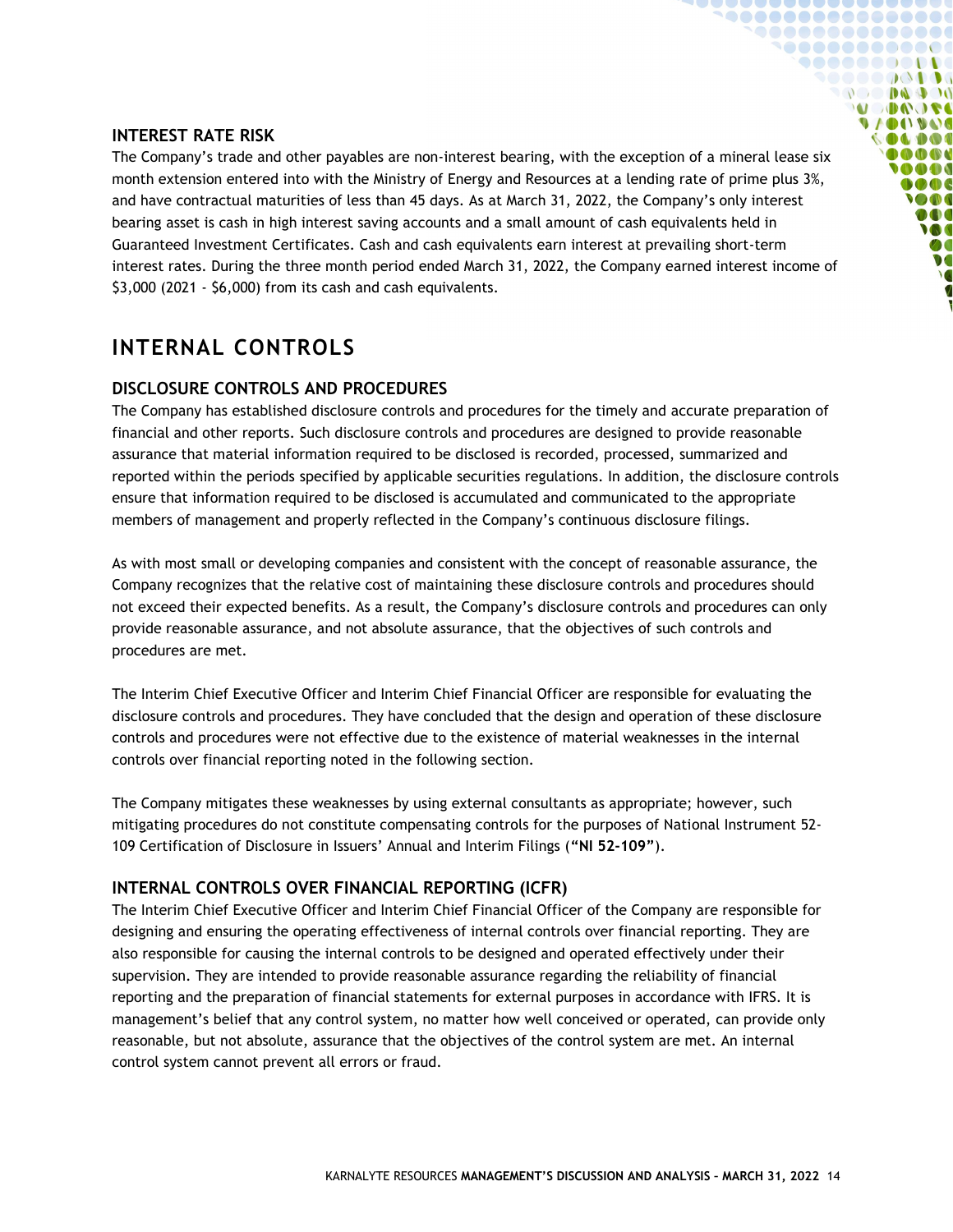The Company does not have adequate in-house personnel to properly implement segregation of duties with respect to complex accounting and non-routine transactions that may arise and also to prevent and monitor the potential for management override. It is not deemed economically feasible at this time to have such personnel. The volume of transactions and reporting requirements puts significant strain on the limited accounting personnel such that the Company relies on external experts and assistance to complete these activities on time.

 ${\small \begin{array}{@{}c@{\hspace{1em}}l} \multicolumn{1}{c}{} & \multicolumn{1}{c}{} & \multicolumn{1}{c}{} & \multicolumn{1}{c}{} & \multicolumn{1}{c}{} & \multicolumn{1}{c}{} & \multicolumn{1}{c}{} & \multicolumn{1}{c}{} & \multicolumn{1}{c}{} & \multicolumn{1}{c}{} & \multicolumn{1}{c}{} & \multicolumn{1}{c}{} & \multicolumn{1}{c}{} & \multicolumn{1}{c}{} & \multicolumn{1}{c}{} & \multicolumn{1}{c}{} & \multicolumn{1}{c}{} & \multicolumn{1}{c}{} & \mult$ **`@@@@@@@@@@@ 90000000000** ◥◓◓◓◓◓◶◔▮◑◑ **OC DE DO DO MODO DE VAOOVOO**  $\bullet$  0 0 0 0 0 0 0 0 0  $0000$ 0000  $0000$ **SOO** DOO **M**  $\boldsymbol{v}$ **V** 

These material weaknesses may increase the risk of material misstatements in the financial statements; the Company mitigates these weaknesses by using external consultants as appropriate; however, such mitigating procedures do not constitute compensating controls for the purposes of NI 52-109.

### <span id="page-14-0"></span>**OFF BALANCE SHEET ARRANGEMENTS**

The Company has no off balance sheet arrangements at the time of this MD&A.

## <span id="page-14-1"></span>**OUTSTANDING SHARES**

As of the date of this MD&A, the Company has 42,174,847 Common Shares and 945,000 stock options issued and outstanding.

# <span id="page-14-2"></span>**FORWARD-LOOKING INFORMATION**

Certain statements in this MD&A may constitute "forward-looking" statements which involve known and unknown risks, uncertainties and other factors which may cause the actual results, performance or achievements of the Company, or industry results, to be materially different from any future results, performance or achievements expressed or implied by such forward-looking statements. Forward-looking information is often, but not always, identified by the use of words such as "anticipate", "believe", "could", "estimate", "expect", "plan", "intend", "forecast", "future", "guidance", "may", "predict", "project", "should", "strategy", "target", "will" or the negative or similar words or phrases suggesting future outcomes or language suggesting an outlook.

Forward-looking statements may include, but are not limited to, management's expectations, intentions, and beliefs concerning: the development and operation of the Wynyard Potash Project or the Nitrogen Project; future extraction and exploitation of mineral deposits; capital expenditure requirements; future commodity prices; expectations regarding prices and costs; expectations regarding the Company's ability to obtain additional financing necessary to develop the Wynyard Potash Project or the Nitrogen Project; expectations regarding the production capacity of the Wynyard Potash Project and the Nitrogen Project; expectations regarding markets for potash in North America and globally; expectations regarding markets for nitrogen fertilizer products; expectations regarding the distinction between standard-grade and high-grade potash; expectations regarding markets for magnesium; the effectiveness of the Company's anticipated solution mining methods; expenditures to be made by the Company to meet certain work commitments; work plans to be conducted by the Company; reclamation and rehabilitation obligation and liabilities; treatment under governmental regulatory regimes with respect to environmental matters; treatment under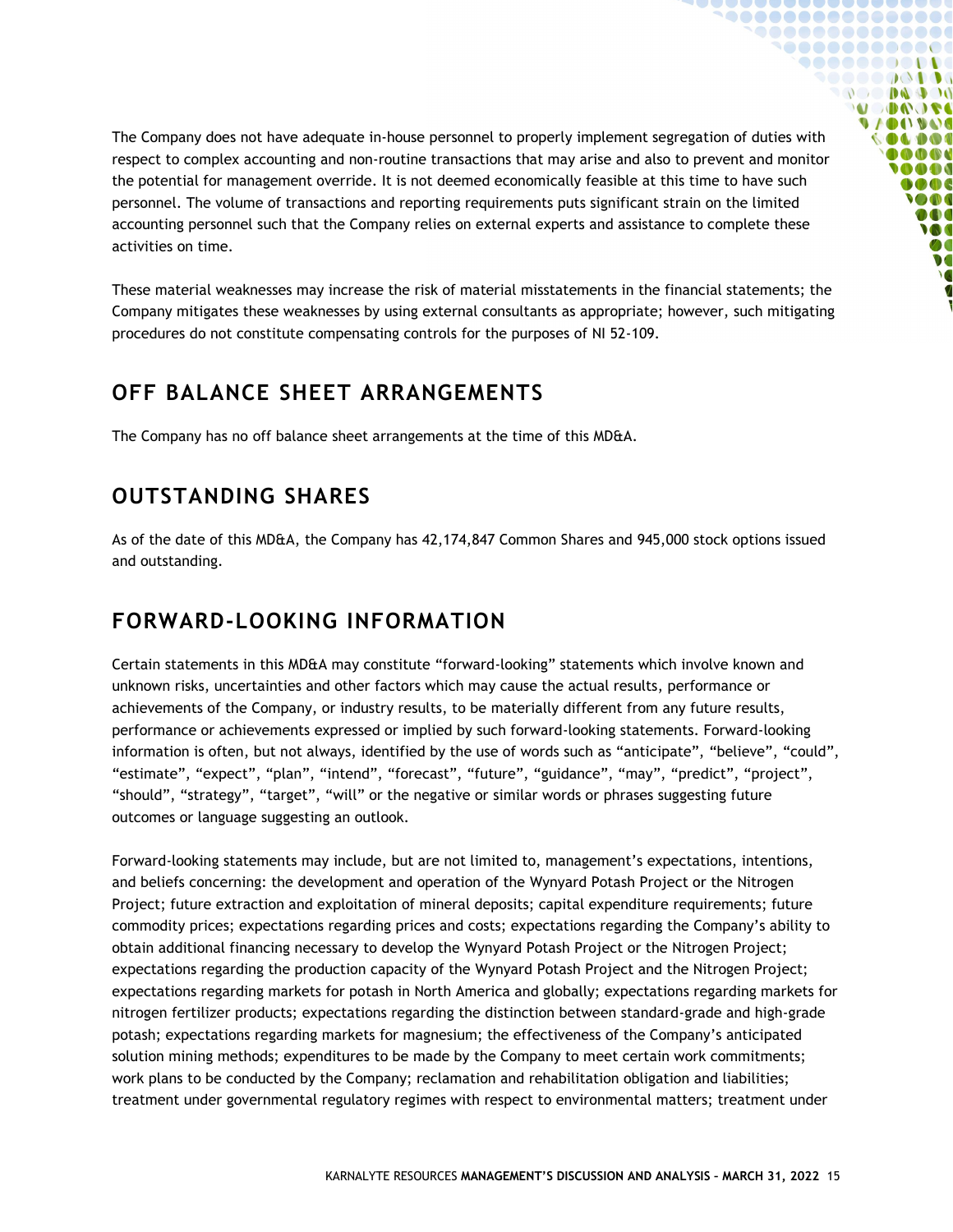governmental taxation regimes; impact of foreign governments and regulation on the Company's operations; future development of infrastructure; government regulation of mining operations; dependence on key personnel; and competitive conditions.

**`@@@@@@@@@@@@@@@** 1000000000000 **900000000000** SOOOOQODOG **OCO DA DO MODOJE VACOUVAC** 000000 0000 **SOOO MOOC SOO** DOO **M**  $\bullet$  $\overline{\ }$ 

Forward-looking statements in this MD&A include statements regarding: the Company's ability to commence and increase production from 625,000 TPY, to 1.375 million TPY, and thereafter to 2.125 million TPY of potash; the production of potash, nitrogen fertilizer products, or magnesium; the costs related to the operation of the plant and facilities will be consistent with other solution mining operations subject to differences in the Company's mineral body and processing; the implementation and ongoing use of solution mining process; further seismic exploration and drilling; global fertilizer demand and consumption; capital expenditure and operational expenditure estimates; anticipated results of development and extraction activities and estimated future developments; the Company's ability to produce sufficient potash to meet its obligations under the Offtake Agreement; the Company's ability to obtain additional financing on satisfactory terms; the market prices for potash, nitrogen fertilizer products, and magnesium; the Company's ability to pump the waste underground to eliminate surface salt tail piles; the Company's ability to economically extract and process mineralized material into potash; and the improvements that the Company has developed for the solution mining process are as effective as expected by the Company.

Such forward-looking statements are based on a number of material factors and assumptions, including: the stabilization of the global potash industry and market; the Company obtains additional financing in the future; the Company executes its project development plans in a manner consistent with the Company's technical report filed on July 15, 2016 (the "**2016 Technical Report**"); the Company executes its discounted cash flow model assumptions as described in the 2016 Technical Report; estimates of mineral resources and mineral reserves in the 2016 Technical Report are accurate; full potash production is reached; that the Company continues to have rights to the property subject to subsurface mineral leases KL 246, KL 247A and KLSA 010, and such rights are not challenged or impacted in any material manner; that the Company is able to obtain required approvals, licences and permits, in a timely manner; the Company is able to successfully develop and market nitrogen fertilizer products; the Company is able to successfully develop and market magnesium products; the Company's key senior management continue in their respective roles with the Company; the Company's intellectual property is not challenged; the Company does not become subject to litigation; the Company's ability to meet its obligations under the Offtake Agreement; environmental and other applicable law and other regulations are not amended, repealed or applied in a manner that impacts the development and operation of the Wynyard Potash Project or the Nitrogen Project as currently anticipated; there are no adverse changes to the price of potash, nitrogen fertilizer products, or magnesium that would adversely affect the prospects for developing and operating the Wynyard Potash Project or the Nitrogen Project, or making it inadvisable or uneconomic to proceed with development; the future mining operations operate as anticipated; the Company's ability to maintain and develop positive relationships with foreign governments and future business partners; the Company is able to develop and maintain the infrastructure required to export, store and transport its potash, nitrogen fertilizers, or magnesium production; there are no comparable mining companies targeting carnallite in North America; and the continued existence and operation of the primary potash production facility.

Forward-looking statements involve significant risks and uncertainties, should not be read as guarantees of future performance or results, and will not necessarily be accurate indications of whether or not such results will be achieved. A number of factors could cause actual results to differ materially from the results